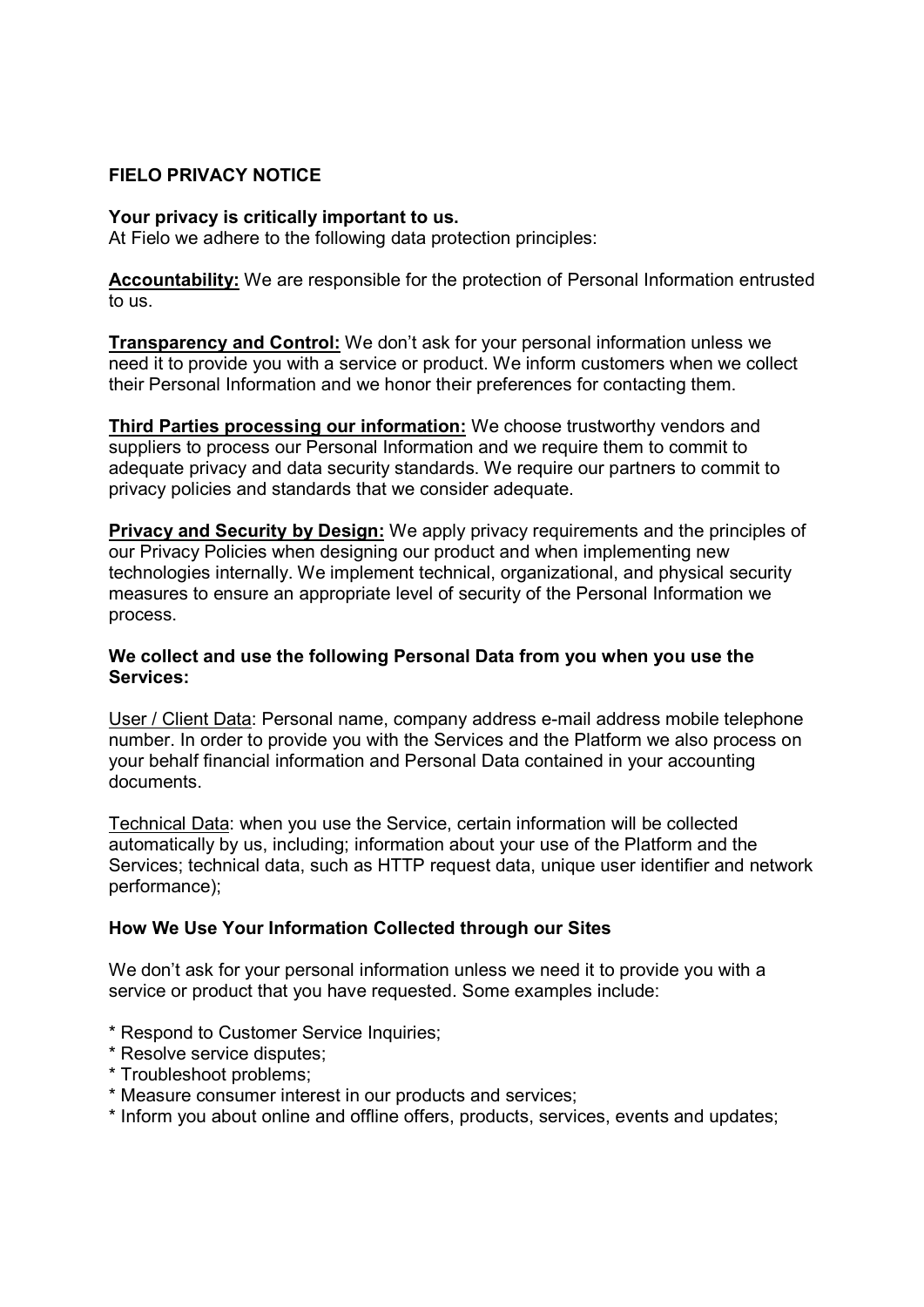\* Deliver information to you that, in some cases, is relevant to your interests, such as product news;

- \* Customize your experience;
- \* Detect and protect us against error, fraud and other criminal activity;
- \* Enforce our agreed upon Terms of Use;

\* Provide you with system or administrative messages, and as otherwise described to you at the time of collection.

#### Opt-out Preferences

Should you provide information and opt-in to marketing, we will use your name and email address to send you periodic email from Fielo. Those who opt-in might also receive additional announcements from us about product updates, services or the company newsletter. Out of respect for your privacy, you may opt-out at any time and choose to stop receiving periodic email by following the unsubscribe instructions included in these emails, or you can contact us at Privacy@Fielo.com

#### Cookies and other Tracking Technologies

A cookie is a string of information that a website stores on a visitor's computer, and that the visitor's browser provides to the website each time the visitor returns. Fielo uses cookies to help Fielo identify and track visitors, their usage of Fielo website, and their website access preferences.

Fielo visitors who do not wish to have cookies placed on their computers should set their browsers to refuse cookies before using Fielo's websites, with the drawback that certain features of Fielo's websites may not function properly without the aid of cookies.

Like most website operators, Fielo collects non-personal information of the sort that web browsers and servers typically make available, such as the browser type, language preference, referring site, and the date and time of each visitor request. Fielo's purpose in collecting non-personally identifying information is to better understand how Fielo's visitors use its website.

From time to time, Fielo may release non-personal information in the aggregate, e.g., by publishing a report on trends in the usage of its website – this information is completely anonymized and contains no identifiable information.

Fielo also collects potentially personal information like Internet Protocol (IP) addresses for logged in users and for users leaving comments. Fielo only discloses logged in user and commenter IP addresses under the same circumstances that it uses and discloses personal information as described below in Data Disclosure.

Fielo may collect statistics about the behavior of visitors to its websites. For instance, Fielo may monitor the most popular solutions built on Fielo. Fielo may display this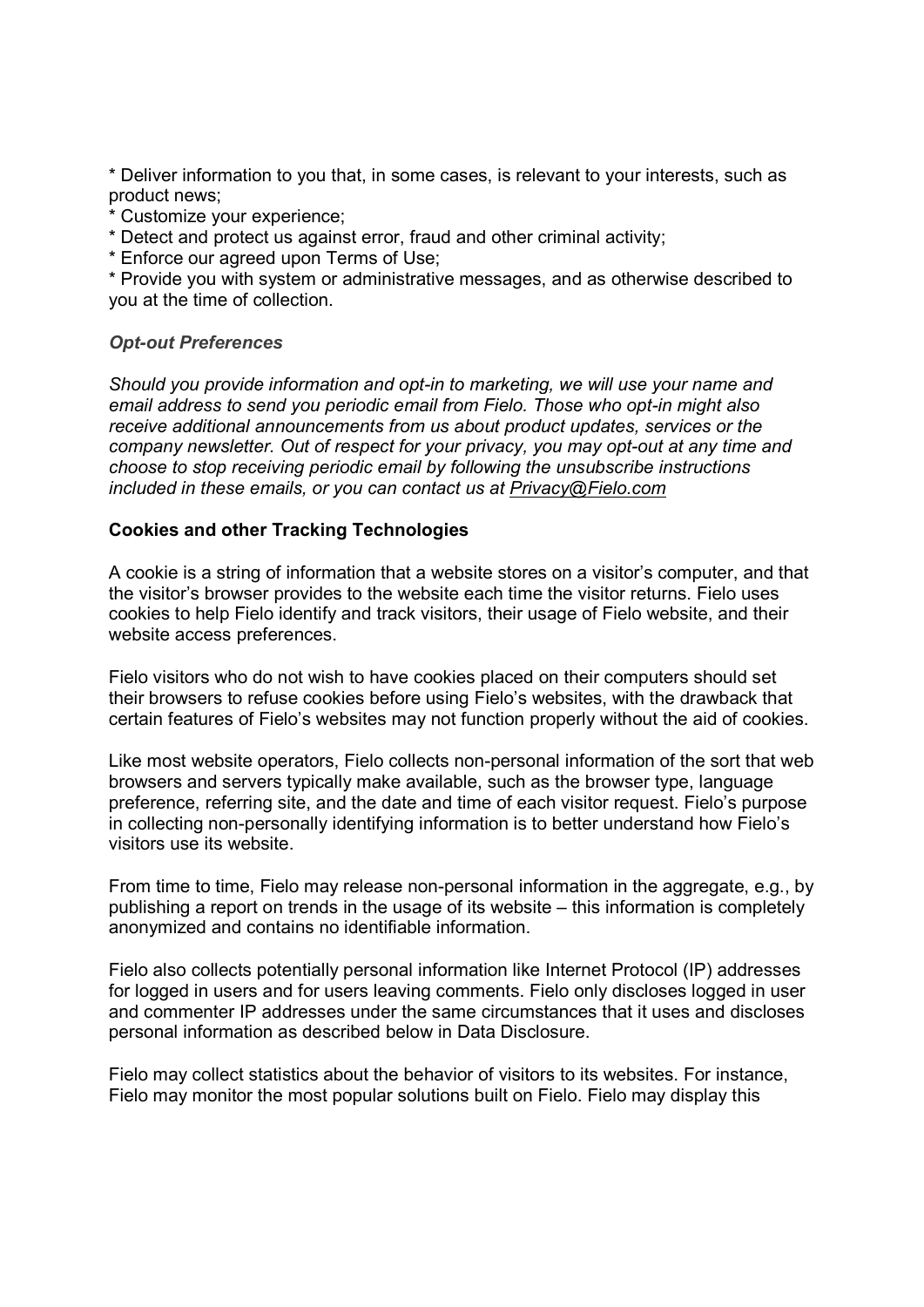information publicly or provide it to others. However, Fielo does not disclose personal information other than as described below.

Certain visitors to Fielo's websites choose to interact with Fielo in ways that require Fielo to gather personal information. The amount and type of information that Fielo gathers depends on the nature of the interaction. For example, we ask visitors who sign up to download an article to provide an email address and as well are asked to provide additional information, including as necessary the personal and financial information required to process the request.

In each case, Fielo collects such information only insofar as is necessary or appropriate to fulfill the purpose of the visitor's interaction with Fielo. And visitors can always refuse to supply personal information, with the caveat that it may prevent them from engaging in certain website-related activities.

### Lawful Data Disclosure

Your personal information is never shared outside Fielo without your permission, except under conditions explained below.

Fielo discloses personal and personal information only in response to a subpoena, court order or other governmental request, or when, Fielo believes in good faith that disclosure is reasonably necessary to protect the property or rights of Fielo, third parties or the public at large.

# Security Protections

Information collected through the Site is maintained within a secure operating environment.

Our team of infrastructure and security professionals continually monitors our web interfaces and ensures technology updates are made regularly to deter any attempts for unwanted intrusion.

We follow generally accepted standards to protect the personal information submitted to us, both during transmission and once we receive it.

Please note that no method of transmission over the Internet, or method of electronic storage, is 100% secure, however. Therefore, we cannot guarantee its absolute security. If you have any questions about security on our Site, you can contact us at privacy@fielo.com